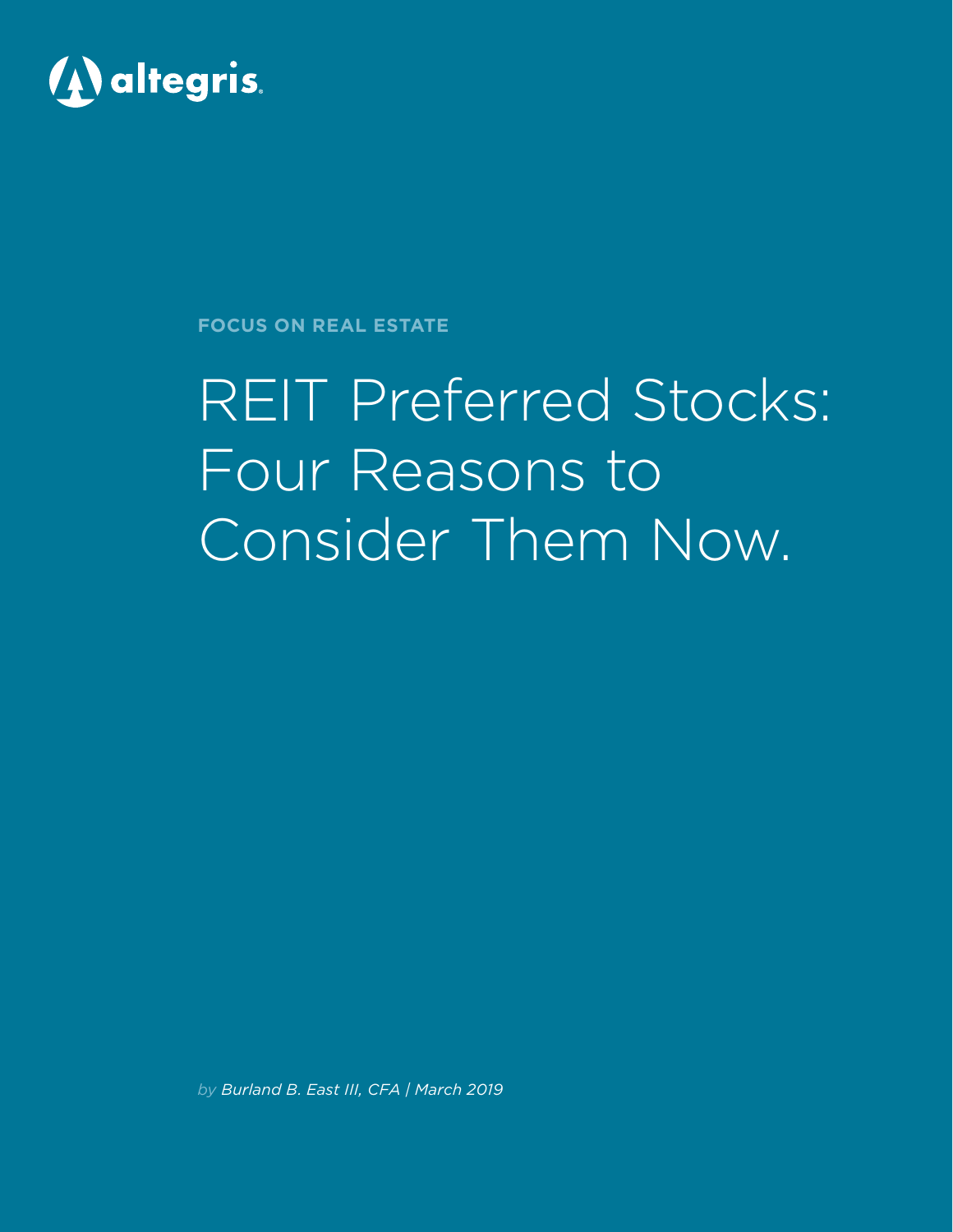## **REIT Preferred Stocks: Four Reasons to Consider Them Now.**



**Burland B. East III, CFA** CEO, American Assets Capital Advisers (AACA)

## **Introduction**

ith interest rates at relatively low historical levels—2.8%<br>for the U.S. 10-Year Treasury versus its 55-year<br>historical average of 6.7%—investors are left searching for the U.S. 10-Year Treasury versus its 55-year historical average of 6.7%—investors are left searching the investment landscape for alternate sources of higher yield.<sup>1</sup> Investors typically think of REIT preferreds as a compelling incomegeneration tool, but we believe 2019 presents a rare opportunity for REIT preferreds for a number of reasons:

- A relatively high risk-adjusted yield.
- A new tax benefit.
- An attractive valuation.
- Economic and industry tailwinds.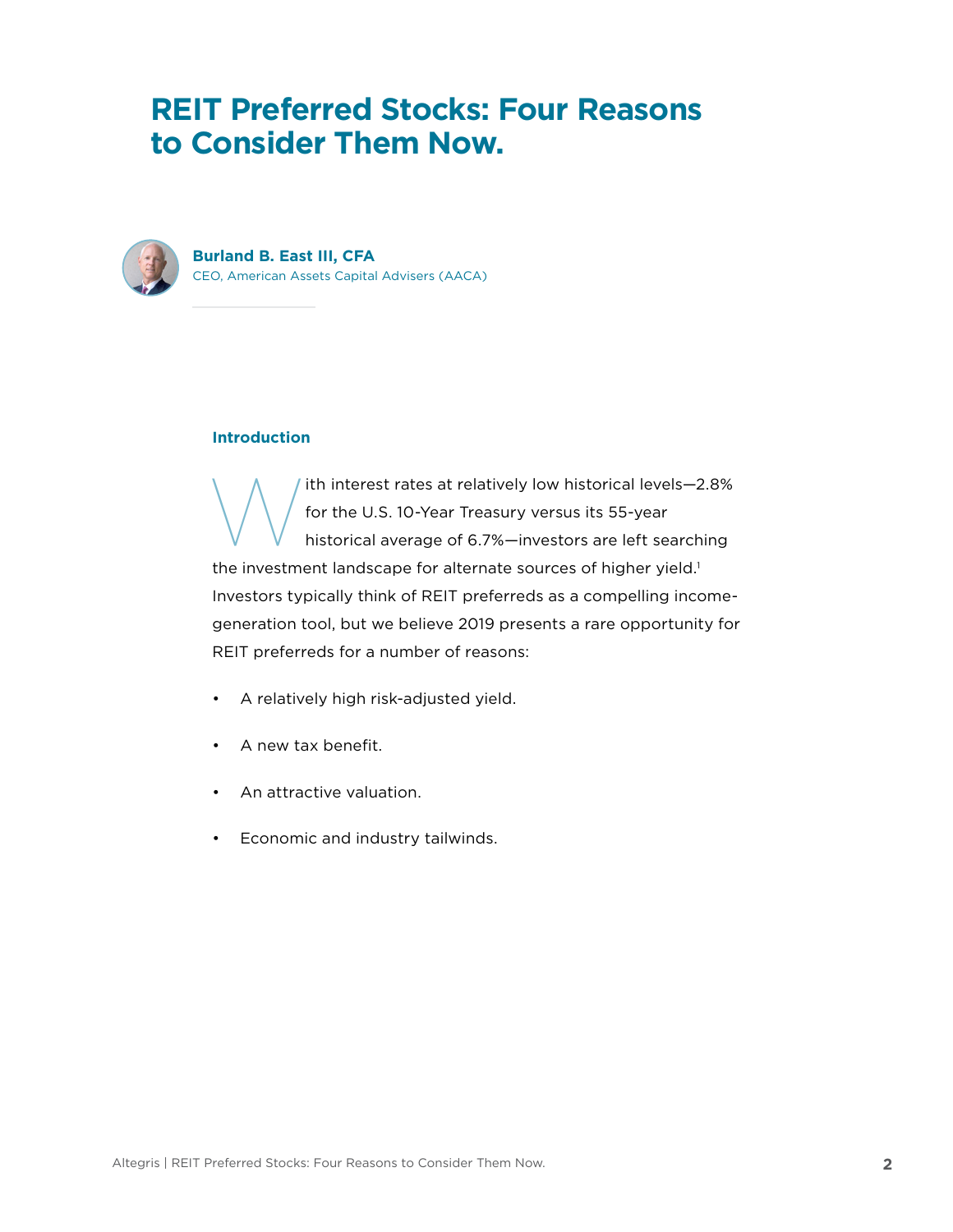## **Defining Preferred Stock and REIT Preferred Stock**

**A preferred stock** is a class of ownership in a corporation that has a higher claim on a company's assets and earnings than commonstock. Preferred stock combines the traits of debt (it pays fixed dividends) and equity (it has the ability to appreciate in price). Preferred stocks are typically issued by investment-grade companies and have the potential to provide significant current income, akin to high-yield bonds, but typically with lower overall credit risk and less likelihood of default.

**A REIT preferred stock** (REIT preferred) is a preferred stock issued by a real estate investment trust (REIT). REIT preferreds offer investors a handful of potential benefits, including tangible collateral and dividend prioritization.

- **• Tangible Collateral:** Collateral is a tangible or intangible asset that a borrower offers a lender to secure a loan. Traditional REITs provide a preferred stock investor (the lender) with physical collateral—real estate property. Other preferred stock issuers provide non-physical collateral, such as licensing agreements, patents, or software. As compared to a hard asset like real estate, it's difficult to assign intangible assets a set value, due to the uncertainty of future benefits.
- **• Dividend Prioritization:** REIT preferreds provide investors certain benefits regarding dividends. Preferred stocks have a higher claim on a company's assets and earnings than common stocks and typically provide higher yield. Due to their position in the capital structure, a preferred stock's dividend is more protected than a common-stock dividend. In the event of a dividend interruption, the payment of dividends to common stockholders is halted until all cumulatively-owed dividends are paid to preferred stockholders.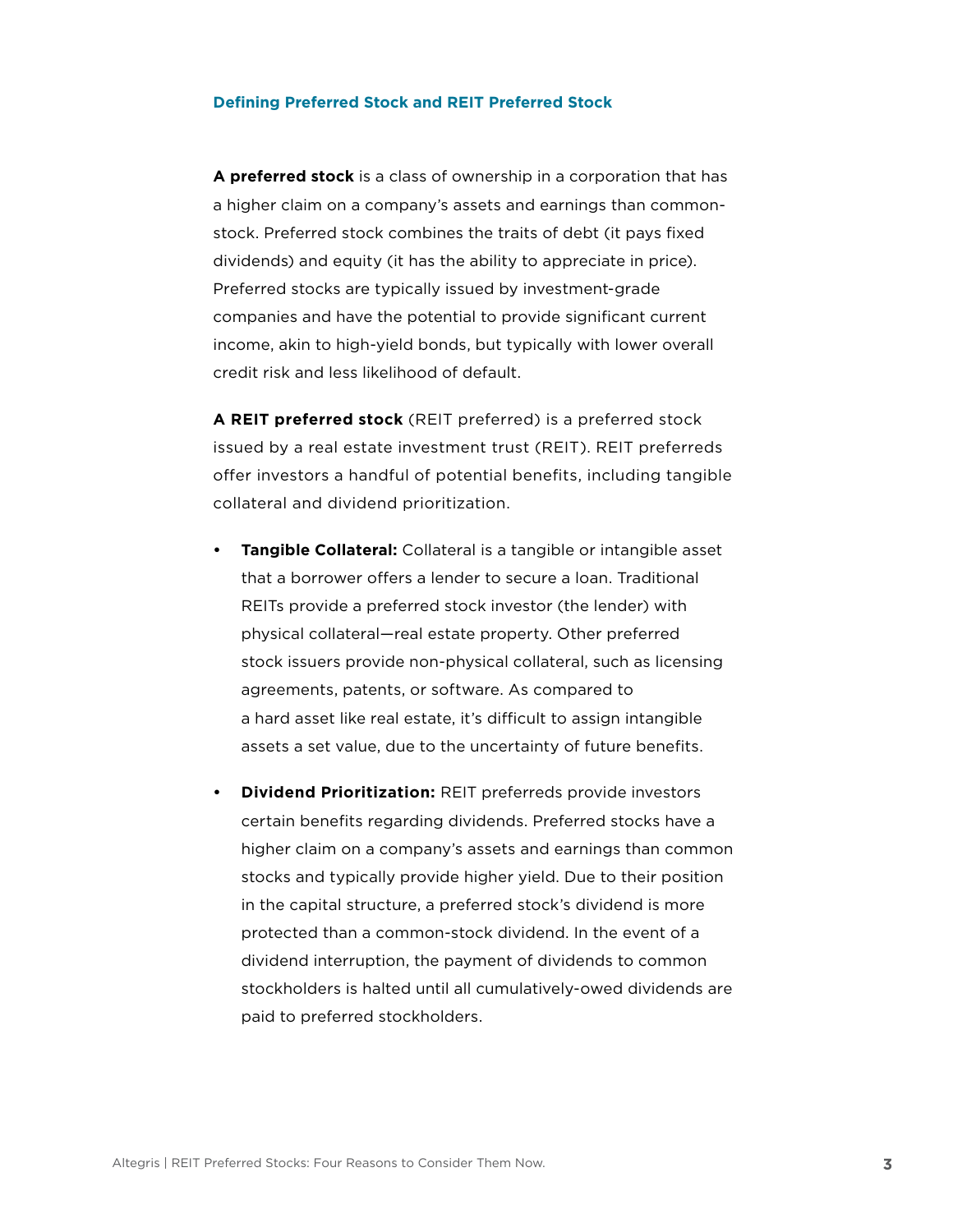## **Four Reasons to Consider REIT Preferreds Now**

## Relatively High Risk-Adjusted Yields

As of December 31, 2018, REIT preferreds yield stood at 7.3%, well above other major asset classes as shown in Figure 1 below.

#### **Annual Yield for Fixed Income and Preferred Securities** Figure 1.

**7.3% 6.3% 5.6% 3.6% 2.7% 2.7% 2.7%**  $\Omega$ % 5% 10% REIT Preferred Stocks U.S. Preferred **Stocks** High Yield Corporate Bonds Real Estate U.S. Stocks U.S. Bonds 10-Year Treasury Bonds

As of December 31, 2018

Source: Bloomberg Markets.

Past performance is not indicative of future results. There is no guarantee that any investment will achieve its objectives, generate profits, or avoid losses. The referenced indices are shown for general market comparisons and are not meant to represent any particular investment. An investor cannot invest directly in an index. Moreover, indices do not reflect commissions or fees that may be charged to an investment product based on the index, which may materially affect the performance data presented.

INDICES: **Corporate Bonds (High-Yield Bonds):** Bloomberg Barclays U.S. Corporate High Yield Total Return Index; **Real Estate:** Dow Jones Real Estate Index; **REIT Preferred Stocks:** FTSE NAREIT Preferred Stock Index; **U.S. Bonds:** Barclays U.S. Aggregate Bond Index; **U.S. Preferred Stocks (Preferred):** S&P Preferred Stock Total Return Index; **U.S. Stocks:** S&P 500 Total Return Index.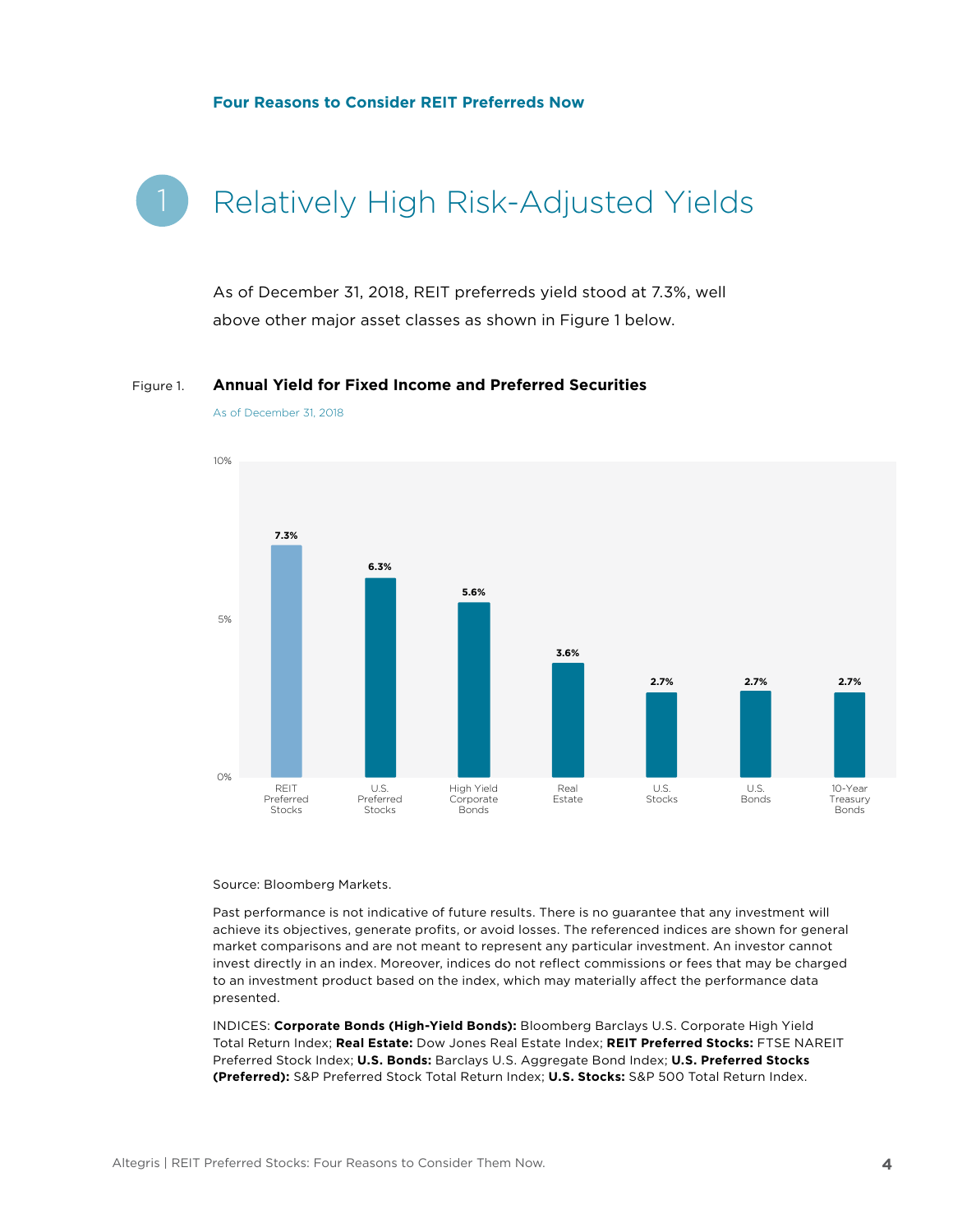

The passage of the Tax Cuts and Jobs Act legislation in late 2017 now enables investors to exclude 20% of REIT preferred dividend income from taxation (Figure 2). Any advantages driven by this new tax legislation further enhances after-tax income for already significant REIT preferred stock yields, as shown in Figure 1.

#### Figure 2. **U.S. Tax Treatment of REIT Preferred Stock**

Old Tax Code versus New Tax Code

|         |                                                               | <b>Old Tax Code</b> | <b>New Tax Code</b> |
|---------|---------------------------------------------------------------|---------------------|---------------------|
| А.      | <b>Hypothetical REIT Preferred Dividend Income</b>            | \$100               | \$100               |
| В.      | <b>Less 20% Pass-Through Income Deduction</b>                 | N/A                 | (\$20)              |
| $C_{1}$ | <b>Taxable Income</b>                                         | \$100               | \$80                |
| D.      | <b>Highest Marginal Federal Rate</b>                          | 39.6%               | 37.0%               |
| Е.      | Tax $(C \times D)$                                            | \$39.60             | \$29.60             |
| F.      | <b>REIT Preferred Dividend income Tax Rate</b> ( $E \div A$ ) | 39.6%               | 29.6%               |
|         |                                                               |                     |                     |

**Tax Savings 25% less tax**

Source: "Hybrid and Preferred Securities REIT Index: Historical File" (Wells Fargo Securities, 2019).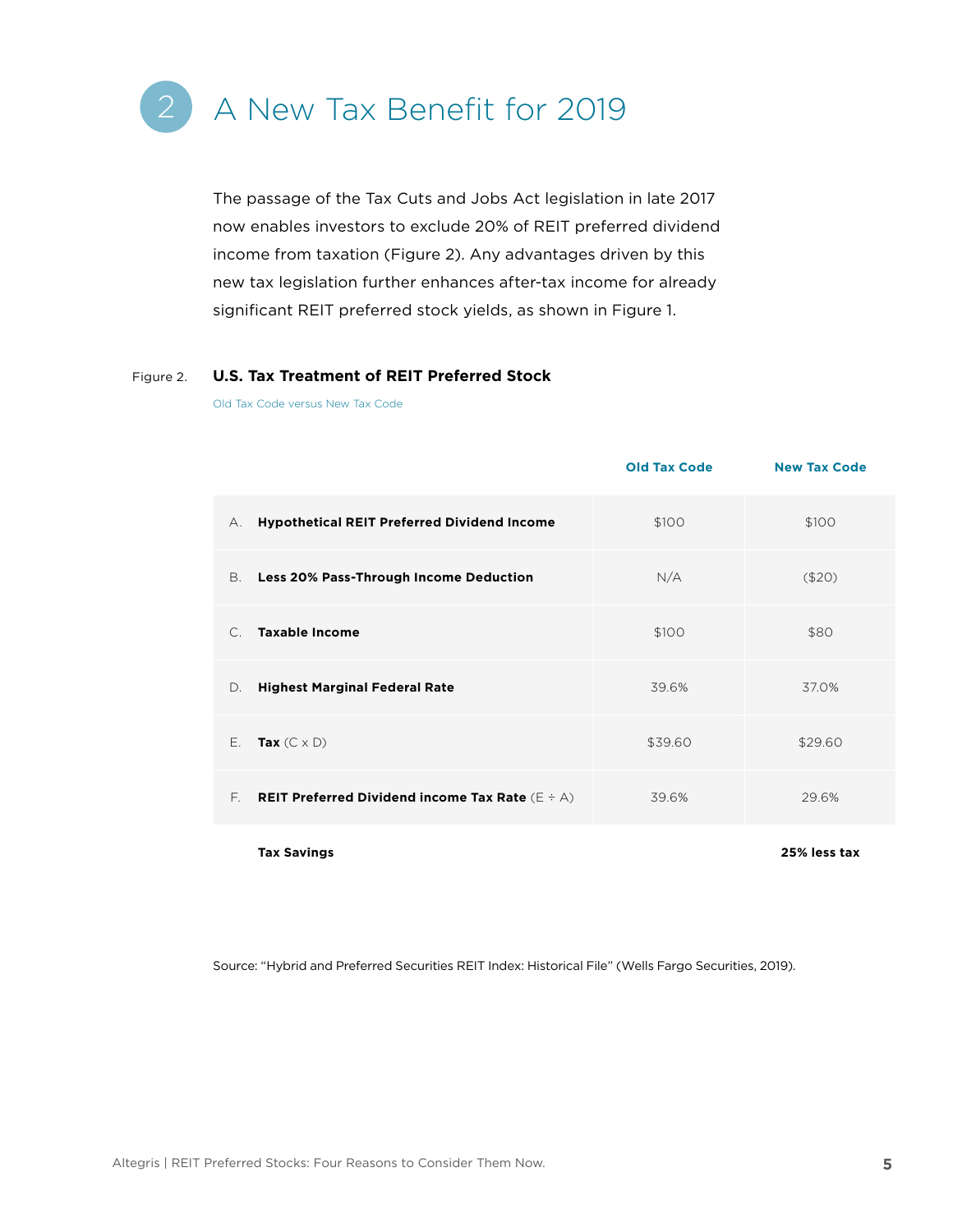## REIT Preferreds Appear Undervalued with Price-Appreciation Potential

The yield spread between REIT preferreds and 10-Year Treasuries widened significantly in late 2018 (Figure 3). We expect the long-term historical trend to resume, and for spreads to narrow in the current interest rate environment. In addition to yield-related factors, the NAREIT REIT Index is trading at an 11% discount to net asset value (NAV), as of December 31, 2018. In fact, more than 85% of all markettracked REITs were trading at a discount to NAV as of 2018 year-end. Between yield and NAV, we believe REIT preferreds currently offer investors value.

#### **REIT Preferreds Yield Spread to U.S. 10-Year Treasury** Figure 3.



Trailing 15 Years | December 31, 2003 – December 31, 2018

Source: "Hybrid and Preferred Securities REIT Index: Historical File" (Wells Fargo Securities, 2019). Past performance is not indicative of future results. There is no guarantee that any investment will achieve its objectives, generate profits, or avoid losses.

INDEX: REIT Preferreds (TFNPSI).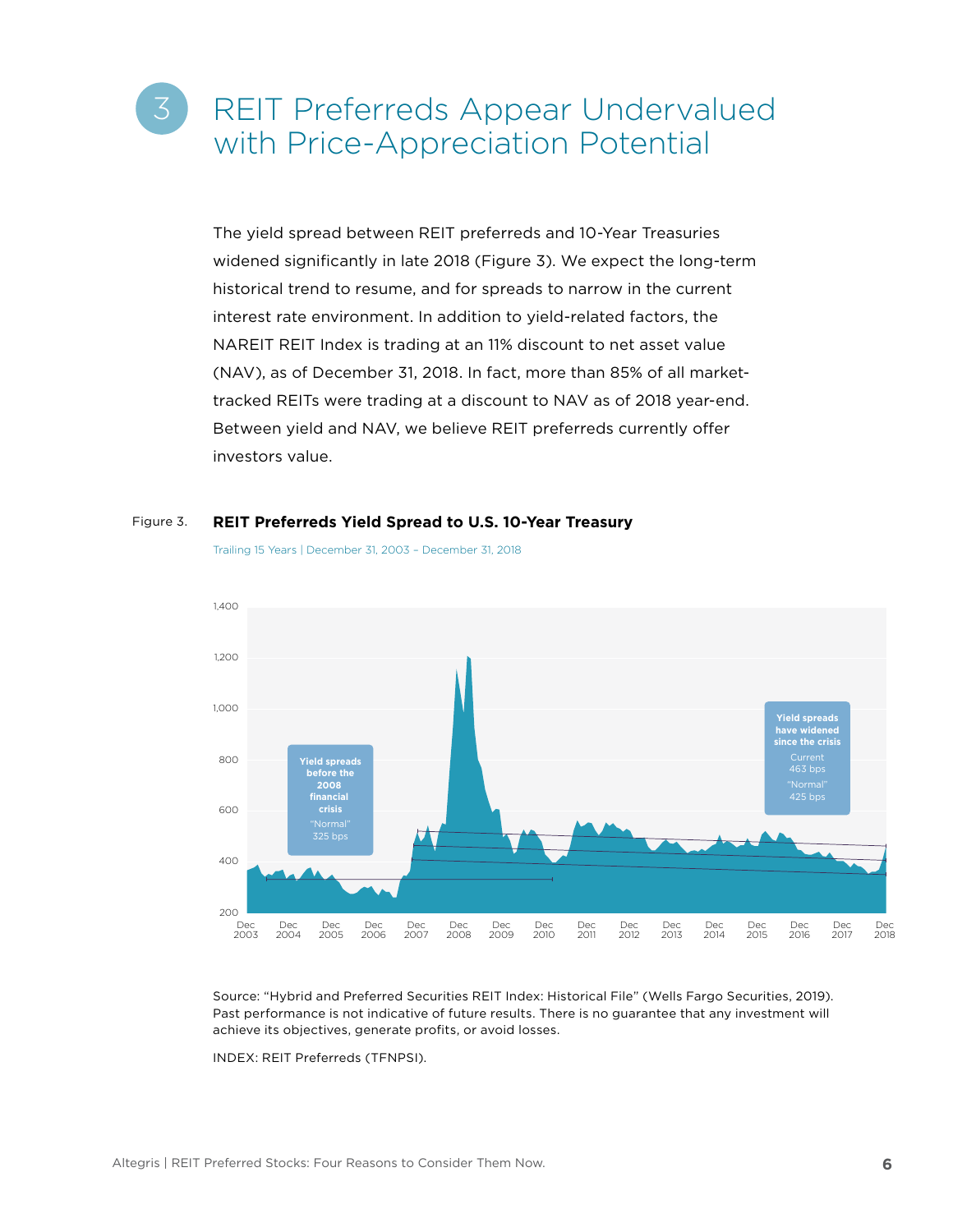Additionally, annual declines in REIT preferreds have been followed by significantly positive years (Figure 4).

In 2018, REIT preferreds logged their worst year since the financial crisis of 2008. With REIT preferreds yielding more than 7.0% per year, any stock price appreciation whatsoever will increase the potential for a double-digit return on a total-return basis. Total return is calculated by adding the percentage increase in stock price plus the annual yield of the preferred stock. In an environment with low return expectations for stocks and bonds, the potential for a double-digit return, in our opinion, is worth noting.

#### **FTSE NAREIT Preferred Index (TFNPSI)** Figure 4.



Total Return Since Inception | December 31, 2007 – December 31, 2018

Source: "FTSE NAREIT Preferred Index Total Annual Returns" (FTSE Russell, 2019). Past performance is not indicative of future results. There is no guarantee that any investment will achieve its objectives, generate profits, or avoid losses.

INDEX: REIT Preferreds (TFNPSI).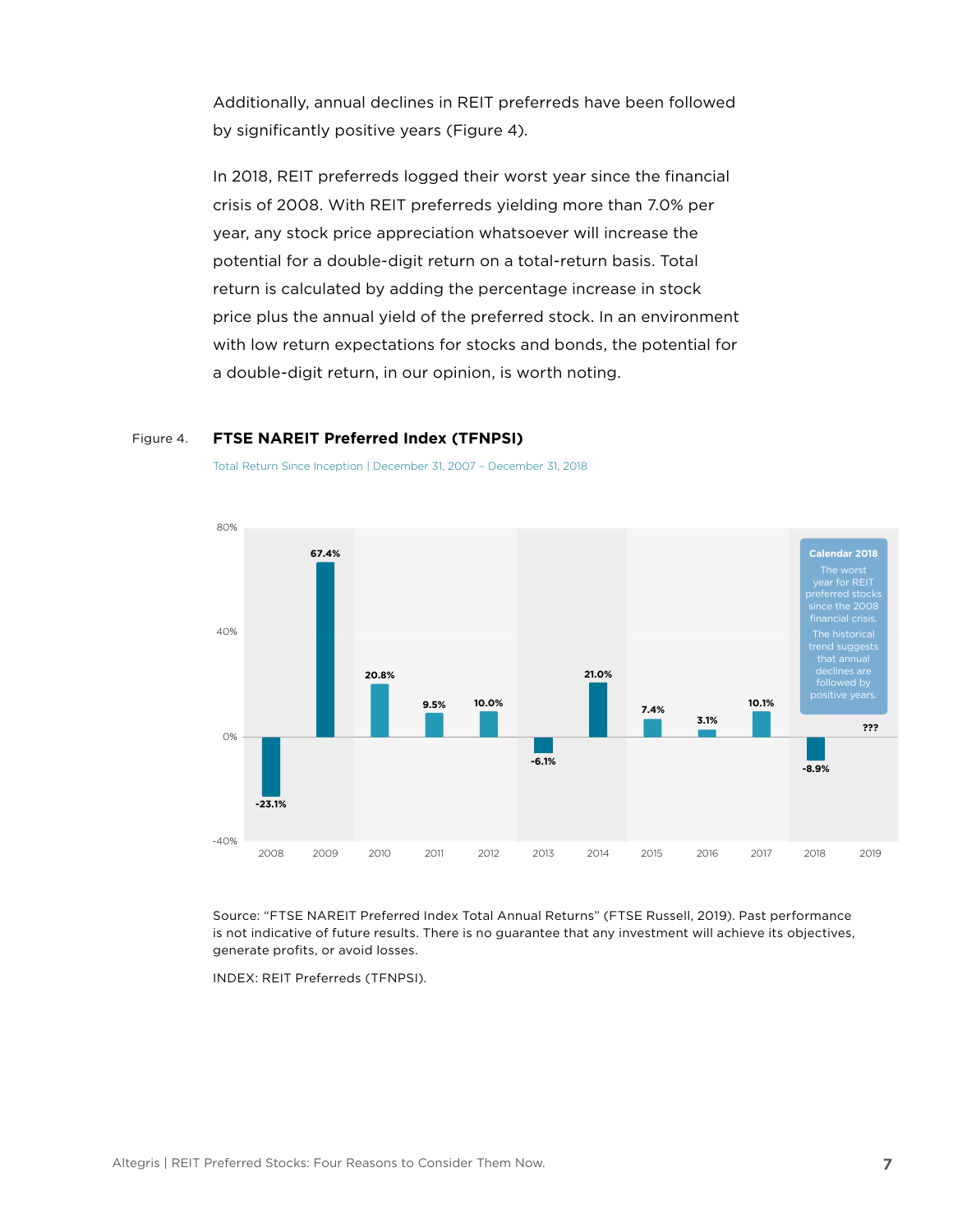## Fed Policy, Economic Forecasts, and Industry Conditions are Creating Tailwinds 4

Three factors, in our opinion, should create positive momentum for REIT preferreds in 2019:

- **• Federal Reserve Policy:** The Fed has signaled to the market that they are unlikely to raise interest rates further in 2019 and are pursuing an accommodative approach. This stance creates stability for fixed-income products like REIT preferreds.
- **• Economic:** For 2019, GDP is forecast to grow 2%–3% with jobs numbers remaining strong. These conditions typically create demand for real estate.
- **• Industry:** REITs are forecast to grow funds from operations (FFO) 4% in 2019, positioning them for continued expansion and growth.

## **In Conclusion**

REIT preferred stocks have the potential to provide investors with relatively high current income and are a strong alternative to investing in traditional fixed-income securities. REIT preferred stocks currently offer investors more than 7.0% yield, are secured by tangible assets, provide the potential for price appreciation, and offer certain tax advantages, regarding dividends. We believe investors would be wise to consider these securities with the current yields offered by U.S. Treasury and other fixed-income securities.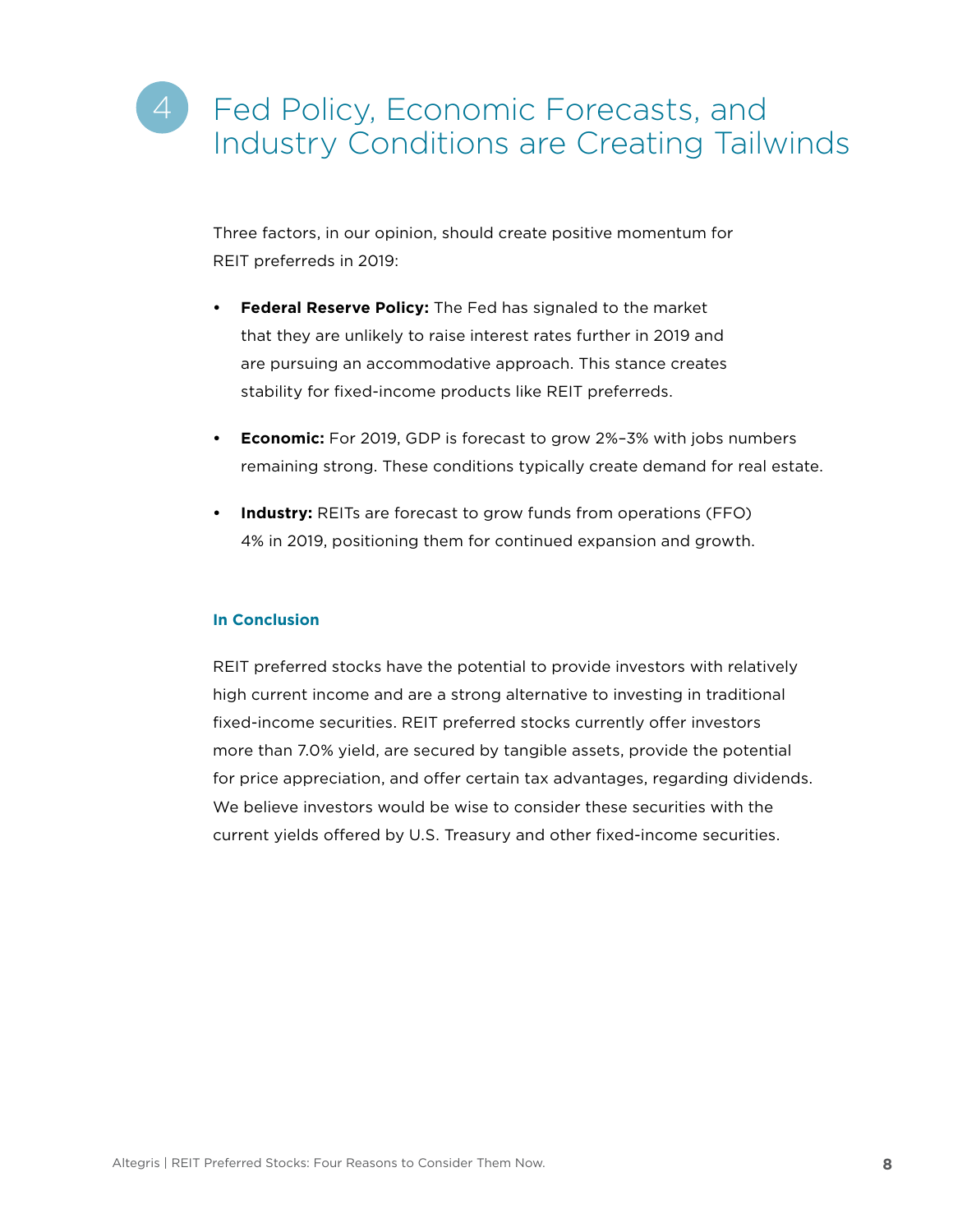## **About Burland B. East III, CFA**

*Chief Executive Officer, American Assets Capital Advisers (AACA)*

Thirty years of experience on Wall Street as a Managing Director and as a NASD Broker-Dealer member-owner. Raised approximately \$15 billion in capital (mostly equity) from sophisticated investors globally in 142 large-scale real estate transactions including 26 IPOs, 40 follow-on offerings, and 19 private equity transactions as well as numerous converts, preferred stocks, bond offerings, tenders, mergers, strategic advisory assignments, and mezzanine debt placements.

Burl serves on the Board of Advisors of Comunidad Realty Partners, a dynamic real estate investment firm specializing in multifamily apartment communities in densely-populated Hispanic neighborhoods. Previously, Burl served on the Leadership Council at USC's Lusk Center for Real Estate and the Board of Directors of Excel Trust, Inc., a NYSE listed equity REIT. Prior Board Associate for NAREIT. Burl spoke at over 250 large real estate industry events in the U.S., Europe, and Asia and chaired events like NAREIT's Annual Convention. Mr. East has been interviewed in the financial press and on TV dozens of times and authored numerous articles for major publications like *Barron's*.

Other significant investment experience includes: Dow Jones/ Realty Stock Review Outstanding Sell Side Analyst, Honorable Mention, 1996, 1997, and 1998; Lectured at USC Marshall School of Business, Northwestern University, University of San Diego, and University of Wisconsin. Has authored approximately 20,000 pages of widely distributed research; MBA from Loyola University, Baltimore, MD; Chartered Financial Analyst (CFA); Series 24: General Securities Principal; Series 27: Financial Operations Principal; Series 7: Registered Representative; and Series 63: State Blue Sky. (The foregoing are currently in inactive status).

### **American Assets Capital Advisers**

American Assets Capital Advisers, LLC (AACA) is an SECregistered investment adviser specializing in real estate securities, including investments in real estate investment trusts (REITs), gaming, lodging, real estate operating companies (REOCs), home-building, real estate services, real estate finance companies, land, infrastructure and equity-related derivatives, and may also invest in debt, convertible debt, and preferred securities. AACA manages separate accounts and a mutual fund as the sole subadviser. AACA is wholly-owned and controlled by Soledad Realty Capital, Inc. and American Assets Investment Management, LLC.

Altegris is not affiliated with AACA.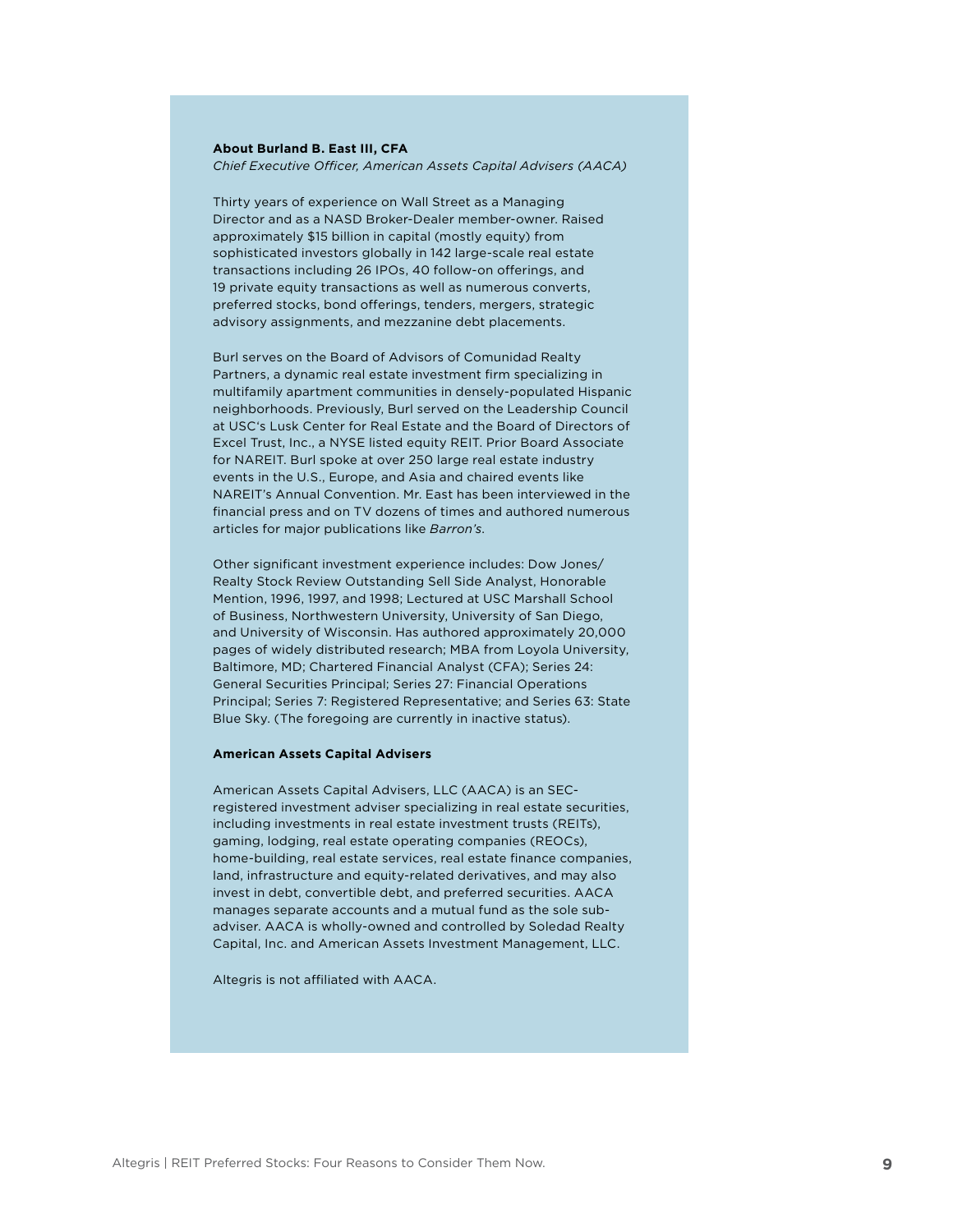### **Sources**

1. Board of Governors of the Federal Reserve System (U.S.), "10-Year Treasury Constant Maturity Rate [WGS10YR]" (Federal Reserve Bank of St. Louis, February 19, 2019).

### **RISKS AND OTHER IMPORTANT CONSIDERATIONS**

This material is being provided for informational purposes only. The author's assessments do not constitute investment research and the views expressed are not intended to be and should not be relied upon as investment advice. This document and the statements contained herein do not constitute an invitation, recommendation, solicitation, or offer to subscribe for, sell, or purchase any securities, investments, products, or services. The opinions are based on market conditions as of the date of writing and are subject to change without notice. No obligation is undertaken to update any information, data, or material contained herein. The reader should not assume that all securities or sectors identified and discussed were or will be profitable. Nothing herein should be construed as investment or tax advice, nor is it a recommendation to buy or sell any securities.

Past performance is not indicative of future results. There is no guarantee that any forecasts made will come to pass. Due to various risks and uncertainties, actual events, results, or performance may differ materially from those reflected or contemplated. There can be no assurance that any investment product or strategy will achieve its objectives, generate profits, or avoid losses. Diversification does not ensure profit or protect against loss in a positive or declining market.

It is important to note that all investments are subject to risks that affect their performance in different market cycles. Equity securities are subject to the risk of decline due to adverse company or industry news or general economic decline. Bonds are subject to risk of default, credit risk, and interest rate risk; when interest rates rise, bond prices fall. REITs are affected by the market conditions in the realestate sector, changes in property value, and interest rate risk.

Alternative investments involve a high degree of risk and can be illiquid due to restrictions on transfer and lack of a secondary trading market. They can be highly leveraged, speculative, and volatile, and an investor could lose all or a substantial amount of an investment. Alternative investments may lack transparency as to share price, valuation, and portfolio holdings. Complex tax structures often result in delayed tax reporting. Compared to mutual funds, hedge funds and commodity pools are subject to less regulation and often charge higher fees. Mutual funds involve risk, including possible loss of principal. Alternative investment managers typically exercise broad investment discretion and may apply similar strategies across multiple investment vehicles, resulting in less diversification. Trading may occur outside the United States which may pose greater risks than trading on U.S. exchanges and in U.S. markets.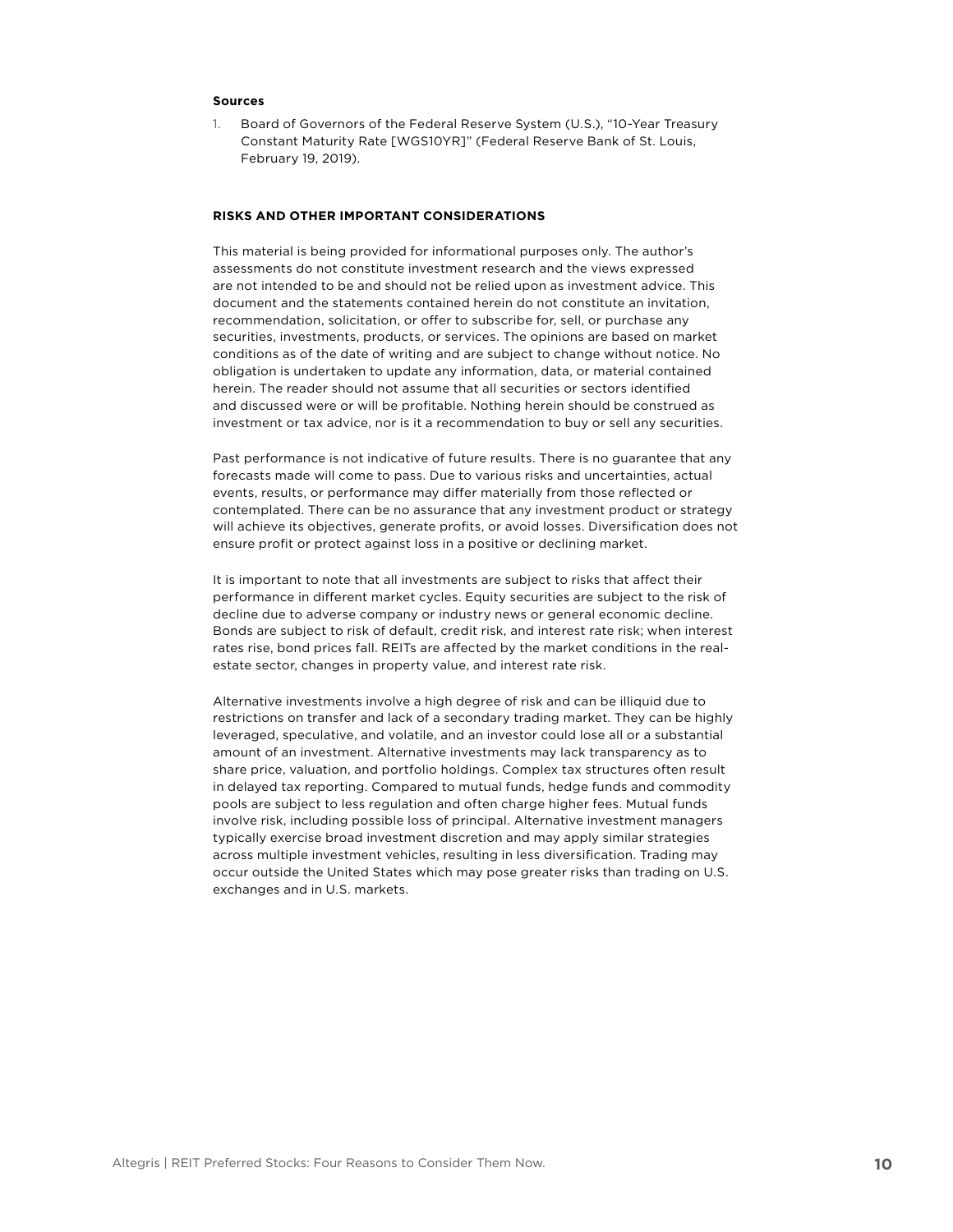## **INDEX DESCRIPTIONS**

*The following indices are for informational and illustrative purposes only. It is not possible to invest directly in any index or benchmark. Indices and benchmarks do not reflect commissions or fees that might be charged to a similar investment product if actually acquired. Such commissions or fees are likely to materially affect the performance data presented by an index or benchmark.*

**Barclays U.S. Aggregate Bond Index.** The Barclays Capital U.S. Aggregate Bond Index represents securities that are SEC-registered, taxable and dollar denominated. The index covers the U.S. investment grade fixed rate bond market, with index components for government and corporate securities, mortgage pass-through securities and assetbacked securities. These major sectors are subdivided into more specific indices that are calculated and reported on a regular basis. These specific indices include the Government/ Credit Index, Government Index, Treasury Index, Agency Index, and Credit Index.

**Dow Jones U.S. Real Estate Total Return (TR) Index.** The total return version of the Dow Jones U.S. Real Estate Index, which is calculated with gross dividends reinvested. The base date for the index is December 31, 1991, with a base value of 100.

**Dow Jones U.S. Real Estate Index (IYR).** Total return version of the Dow Jones U.S. Real Estate Index, and is calculated with gross dividends reinvested. The base date for the index is December 31, 1991 with a base value of 100.

**FTSE NAREIT All REITs Index.** The FTSE NAREIT All REITs Index is a free-float adjusted market-capitalization weighted index that includes all tax qualified REITs listed on the NYSE, AMEX, and NASDAQ National Market. The base date of index is December 31, 1999, with the base value of 100.

**High Yield Corporate Bond ETF (HYG).** The iShares IBoxx \$ High Yield Corporate Bond ETF seeks to track the investment results of an index compose of U.S. dollar-denominated, high yield corporate bonds.

**S&P 500 Total Return (TR) Index.** The total return version of S&P 500 Index. The S&P 500 Index is unmanaged and is generally representative of certain portions of the U.S. equity markets. For the S&P 500 Total Return Index, dividends are reinvested on a daily basis and the base date for the index is January 4, 1988. All regular cash dividends are assumed to be reinvested in the S&P 500 Index on the ex-date. Special cash dividends trigger a price adjustment in the price return index.

**S&P 500 Trust ETF (SPY).** The ETF seeks to provide investment results that, before expenses, correspond generally to the price and yield performance of the S&P 500® Index. The S&P 500 Index is a diversified large cap U.S. index that holds companies across all eleven GICS sectors.

**U.S. Preferred Stock Index ETF (PFF).** The iShares Preferred and Income Securities ETF seeks to track the investment results of an index composed of U.S.-dollar-denominated preferred and hybrid securities.

## **GLOSSARY**

*The definitions below are for informational purposes only.*

**Funds from Operations (FFO).** A measure of cash generated by a REIT and a primary operating performance benchmark for the industry. The FFO-per-share ratio should be used in lieu of earnings per share when evaluating REITs. James Chen, "Funds from Operations" (Investopedia.com, March 19, 2018.)